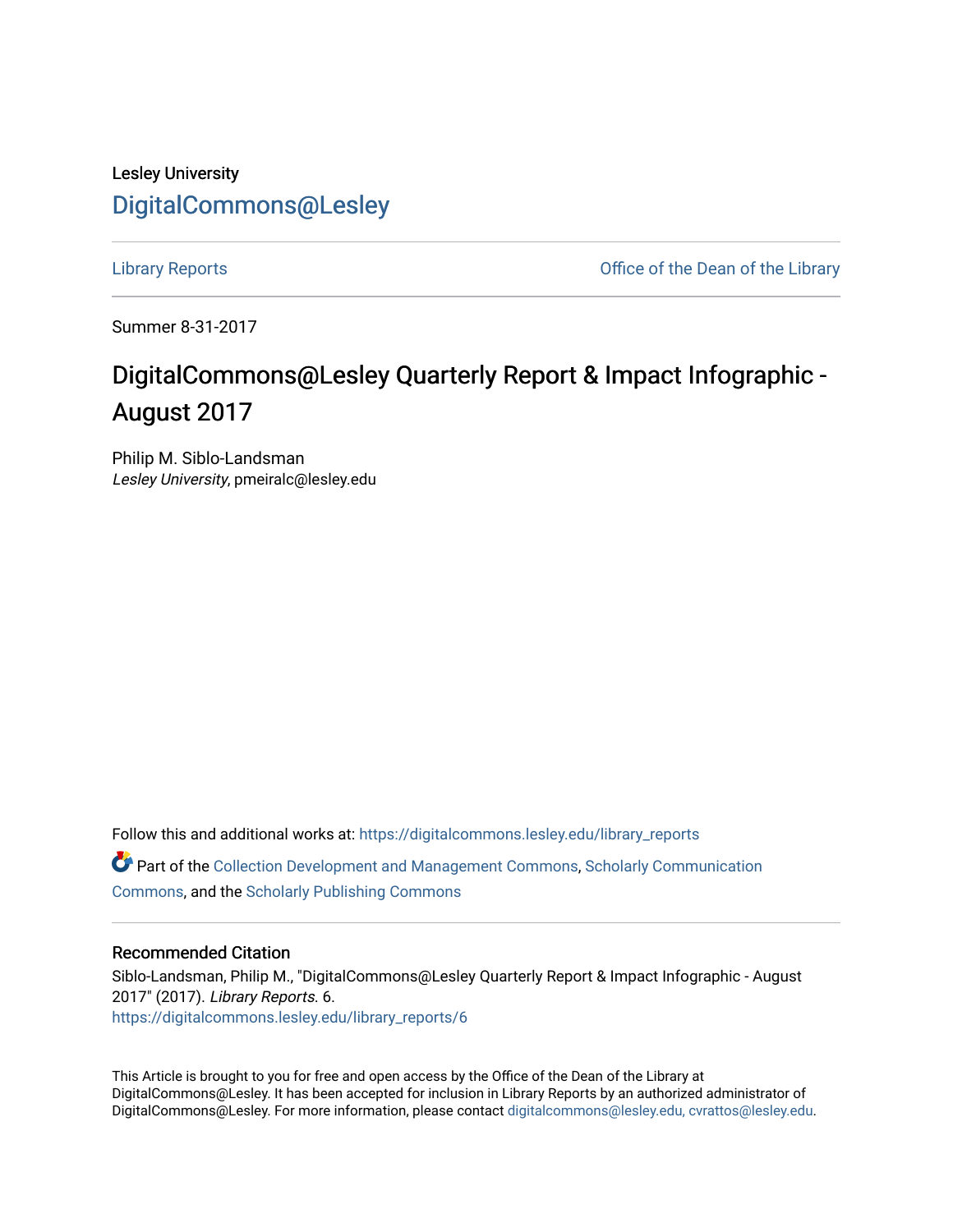### DigitalCommons@Lesley: Quarterly Report August 2017 Philip M Siblo-Landsman

#### **Introduction from the Office of the Dean of Library, Hedi BenAicha**

*The Quarterly Report and Infographic series documents what steps have been made to preserve and promote the high-quality scholarship produced at Lesley University. They document the level of impact that Lesley scholarship has had on the nation and around the world. It is our aim that these reports will serve not only the Lesley University community, but as a touchstone for other universities seeking to adopt an institutional repository.* 

*It is my utmost pleasure to have Philip Siblo-Landsman in charge of this strategic and enduring project. It is because of his diligence and collegiality and his collaboration with his colleagues at the library that we were able, starting from last year, to raise the bar of excellence in academic scholarship and enhance Lesley's contribution in the digital age to enrich scholarly communication.* 

*Please look forward for each quarter's nuggets of achievement.*

#### **Summary**

DigitalCommons@Lesley was launched on May 19, 2017. Dean Hedi BenAicha directed the Digital Team of the Lesley University Library to develop a design and structure for the institutional repository (IR) following Lesley University's marketing communications guidelines, and the institution's organizational structure.

Since launching DigitalCommons@Lesley, the Digital Team has migrated theses, dissertations, yearbooks, posters, and reports from the institution's outdated IR; a journal from Lesley University's website; and digital images and finding aids from an outdated archival information system. New collections have been added, including the Animation Capstones, the MFA in Visual Arts Theses, and Lesley University Faculty Scholarship.

The purpose of this report is to serve as an initial record for how the digital collections of Lesley University Library were managed, and why the adoption of Digital Commons was an important step in updating how the institution preserves and promotes the scholarly and creative works of Lesley University.

#### **History**

The digital assets of Lesley University were held in two different systems prior to the adoption of Digital Commons. The first, IR+, is an institutional repository system developed by the University of Rochester. This system has not been updated since 2013. The second, Archon<sup>™</sup>: The Simple Archival Information System, was developed by the University of Illionois, which states on its website that it has not supported Archon<sup>TM</sup> since 2014. With both of these systems being outdated it was important that the library find a system that would better serve the university's needs to showcase the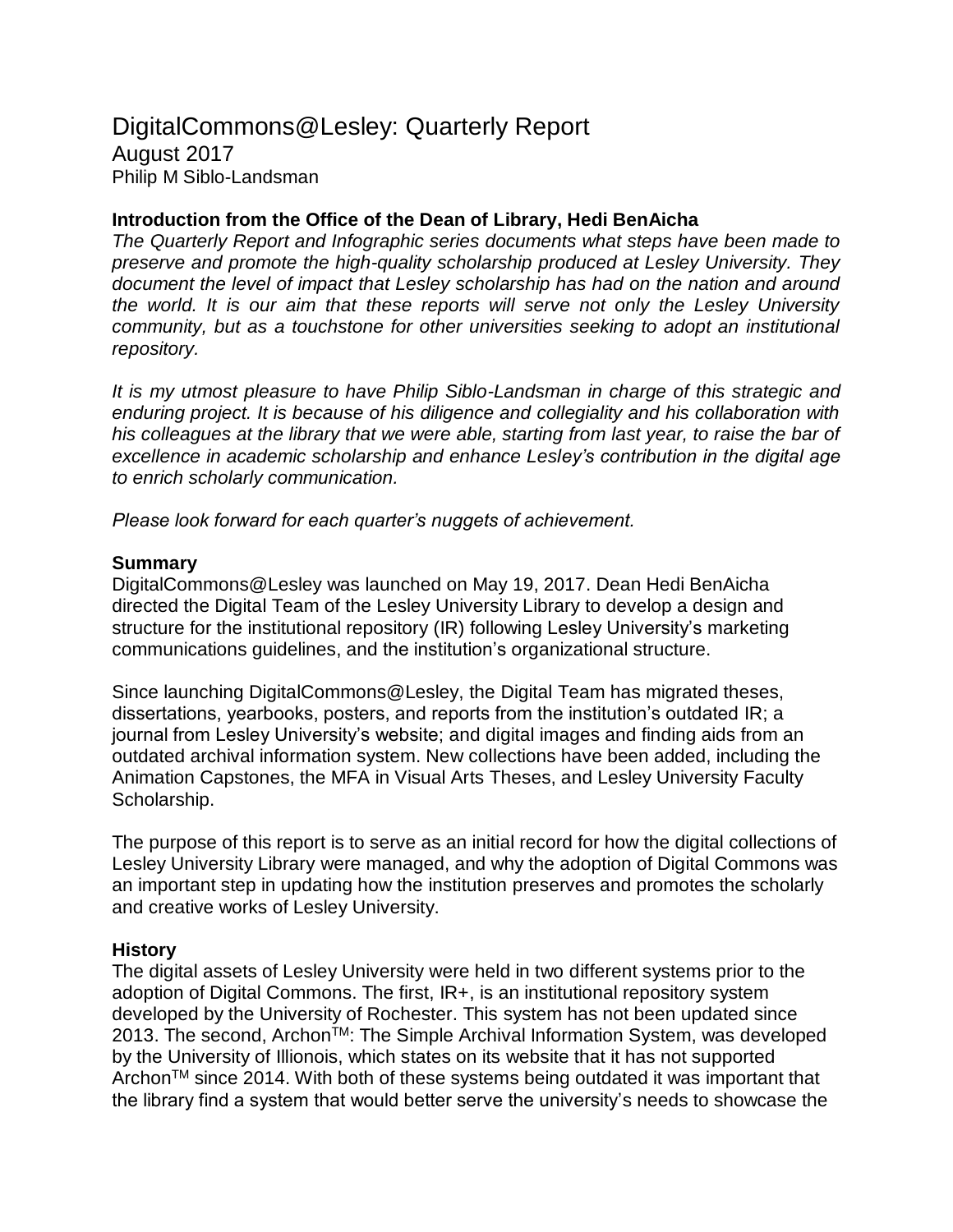quality work of its students, faculty and staff. It was also important to find a system that had both the record for serving the academic community as a whole, so there would be continued support for the IR. Digital Commons by bepress provides this and more with its dynamic platform for promoting scholarship with the intent of maximizing the impact of scholarship.

After the library finalized its decision to move to Digital Commons, the Digital Team had to develop a series of workflows to migrate content from each of the outdated systems.

#### **Migration from IR+**

As stated above, Lesley University's former IR, Scholarship@Lesley (S@L), was an iteration of the open source platform, IR+. Fenway Libraries Online managed the server where S@L was held, and content was managed by Lesley librarians. Some of the collections in S@L were batch uploaded to DigitalCommons@Lesley using metadata; whereas, other collections required the Digital Team to copy and paste metadata from individual records using the same interface that the Lesley community will use to upload individual works. More than 300 records were uploaded this way, which included the following collections: Educational Studies Dissertations, Community of Scholars Day— Programs, Community of Scholars Day—Posters, Yearbooks, College of Liberal Arts and Sciences Senior Theses, Library Reports, and Expressive Therapies Dissertations.

#### **Migration from ArchonTM**

The information in Archon™ was organized differently than it was in IR+. It required metadata records to be pieced together from multiple tables, but once they were pieced together they could be easily batch uploaded into the Digital Commons interface. This included the migration of over 200 images into the Digital Archives collection and some of the Community of Scholars programs and posters.

#### **Migration from the university website**

Lesley University moved to a new Content Management System (CMS) this summer, thus changing the user experience for the growing Lesley community. With the movement from one CMS to another, the library collaborated with the Department of Communications to migrate the *Journal of Pedagogy, Pluralism and Practice* (*JPPP*) to DigitalCommons@Lesley. This peer-reviewed journal has been published at Lesley University since 1997. Since the journal was modified so it could be published in the university's CMS, the Digital Scholarship Librarian has had to reformat each article so it can be published in the IR. This is an ongoing project.

#### **Outreach**

Before DigitalCommons@Lesley was launched, it was announced in the widely-read Library Newsletter, which is distributed to faculty, staff, and students at Lesley University. After the site was launched, librarians began promoting the system in library workshops (Faculty Development Day, Summer Tech Camp, and New Faculty Orientation) and graduate instruction sessions over the summer. It was also presented to the President of the university. Further work has been done to showcase DigitalCommons@Lesley by incorporating it into lessons throughout the year along with